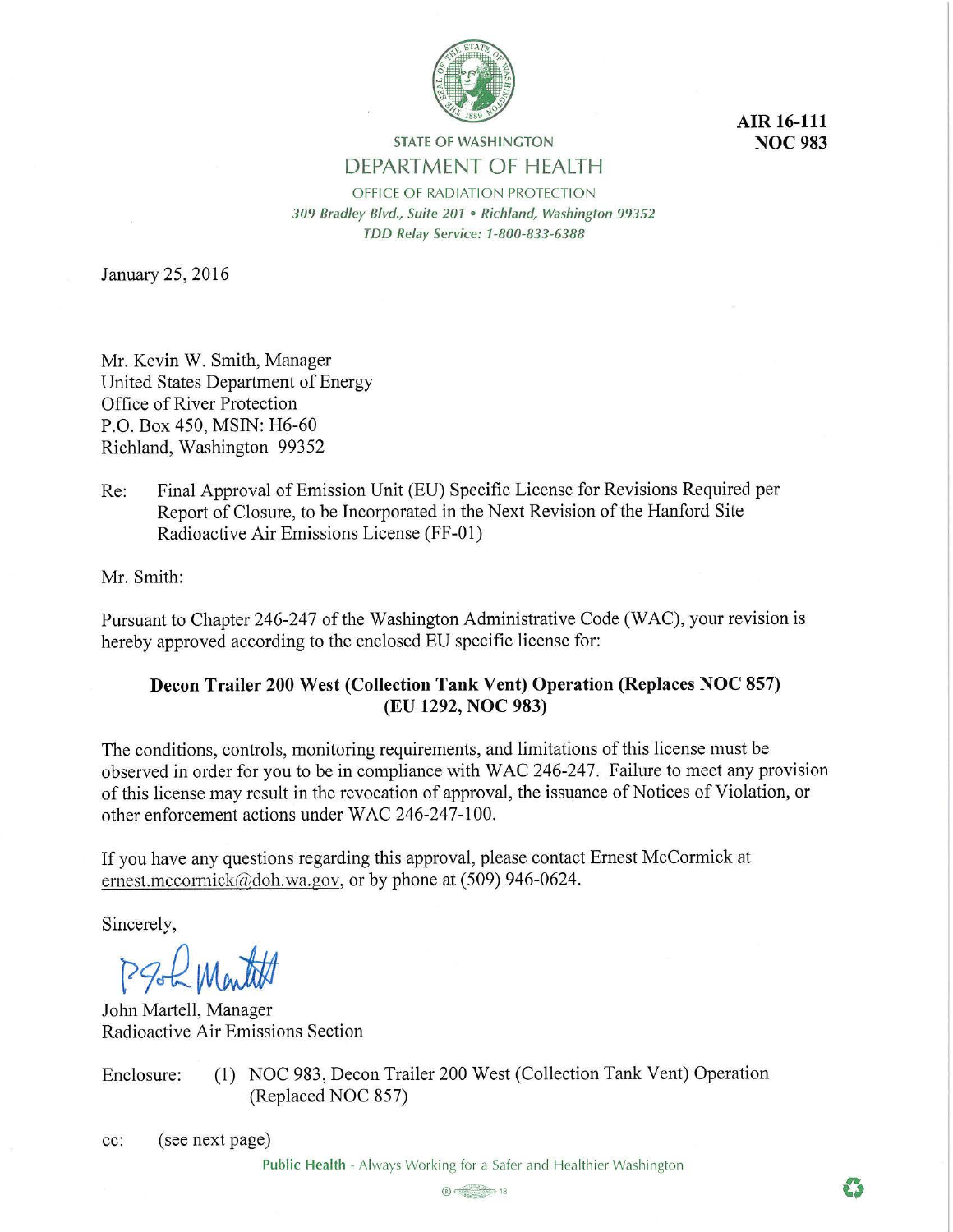cc: Ruth Allen, WRPS Matthew Barnett, PNNL Shawna Berven, WDOH Lucinda Borneman, WRPS Lee Bostic, BNI Dennis Bowser, USDOE-ORP Cliff Clark, USDOE-RL Jack Donnelly, WRPS Rick Engelmann, CHPRC Dennis Faulk, EPA Eric Faust, USDOE-RL Gary Fritz, MSA Philip Gent, Ecology Robert Haggard, BNI Jessica Joyner, WRPS Reed Kaldor, MSA Paul Karschnia, CHPRC Ed MacAlister, USDOE-RL Ernest McCormick, WDOH Valarie Peery, Ecology Bryan Trimberger, USDOE-ORP Randy Utley, WDOH Jeff Voogd, WRPS Joan Woolard, MSA Davis Zhen, EPA Environmental Portal RAES Tracking: Line 15-178; EU 1292; NOC 983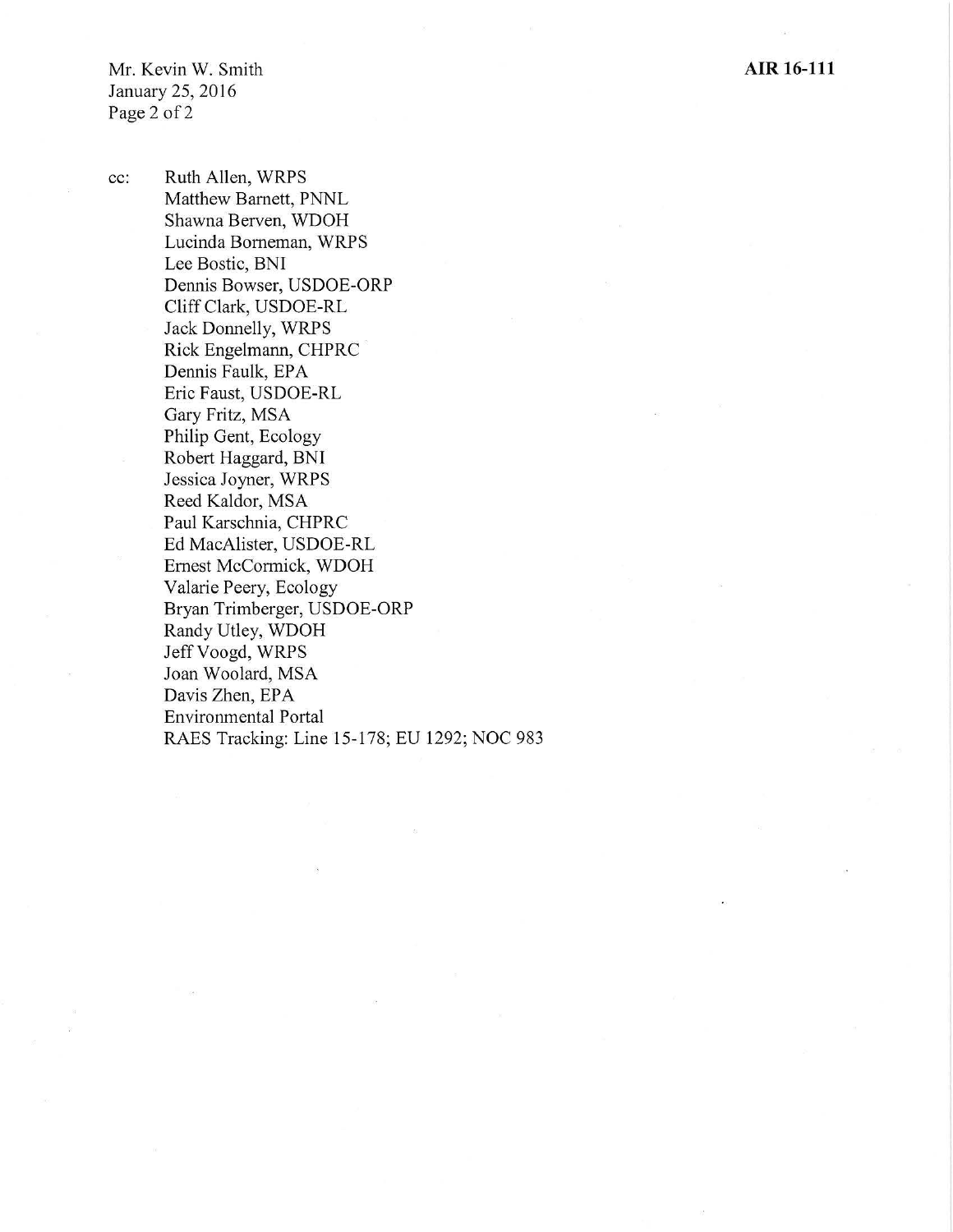#### **Emission Unit** ID: **1292**

#### **200**

#### **Decon Trailer 200 West (Collection Tank Vent)**

This is a MINOR, PASSIVELY ventilated emission unit.

Miscellaneous Support Facilities

## **Abatement Technology** BARCT WAC 246-247-040(3), 040(4)

state only enforceable: WAC 246-247-010(4), 040(5), 060(5)

| <b>Zone or Area</b> | <b>Abatement Technology</b> | <b>Required # of Units</b> | <b>Additional Description</b> |
|---------------------|-----------------------------|----------------------------|-------------------------------|
|                     |                             |                            | No abatement                  |

# **Monitoring Requirements**

state enforceable: WAC 246-247-040(5), 060(5), and federally enforceable: 40 CFR 61 subpart H

| <b>Federal and State</b> | <b>Monitoring and Testing</b> | <b>Radionuclides Requiring</b> | <b>Sampling</b>       |
|--------------------------|-------------------------------|--------------------------------|-----------------------|
| Regulatory               | <b>Requirements</b>           | <b>Measurement</b>             | Frequency             |
| WAC 246-247-040(5)       | See license condition 5       | Per environmental monitoring   | See license condition |
| & WAC 246-247-060(5)     |                               | program                        | $4$ and 5             |

**Sampling Requirements** Radiological field surveys and near field monitoring

#### **Additional Requirements**

Additional monitoring or sampling requirements established by this License will be listed in the Conditions and Limitations section, if applicable.

### **Operational Status**

## **This Emission Unit has 1 active Notice(s) of Construction.**

| <b>Project Title</b>                                                       |            | Approval # Date Approved NOC ID |     |
|----------------------------------------------------------------------------|------------|---------------------------------|-----|
| Decon Trailer 200 West (Collection Tank Vent) Operation (Replaces NOC 857) | AIR 16-111 | 1/25/2016                       | 983 |

# **Conditions (state only enforceable: WAC 246-247-040(5), 060(5) if not specified)**

- 1) The total abated emission limit for this Notice of Construction is limited to 1. 70E-05 mrem/year to the Maximally Exposed Individual (WAC 246-247-040(5)). The total limit on the Potential-To-Emit for this Notice of Construction is limited to 1.70E-05 mrem/year to the Maximally Exposed Individual (WAC 246-247-030(21)).
- 2) This approval applies only to those activities described below. No additional activities or variations on the approved activities that constitute a "modification" to the emission unit, as defined in WAC 246-247-030(16), may be conducted.

a.) Upon identification of the need of additional decontamination activities in the 200 area, individuals would be escorted to the nearest decontamination trailer.

b.) As appropriate, contaminated clothing, coverings, and/or articles will be removed and packaged for laboratory analysis and/or disposition, in accordance with As Low As Reasonably Achievable Control Technology (ALARACT) 4.1, "Tank Farm ALARACT Demonstration for Packaging and Transportation of Waste" and 12.1, "Tank Farm ALARACT Demonstration for Packaging and Transportation of Equipment and Vehicles."

c.) Personnel decontamination processes might include various methods or a combination of cleaning agents and /or chemicals. For example: soap and water, pre-moistened towelettes, removal of hair, abrasive soaps for toughened skin surfaces (e.g., hands and feet), and chelating agents.

d.) Spent decontamination solutions will be transferred from the holding tanks and/or bladder and containerized (e.g., packaged in absorbents in drums or placed in drums or carboys) and transported to existing facilities on the Hanford Site for disposal.

e.) Periodic maintenance inspection of the decontamination trailers will be perfonned without the use of containment or portable exhausters.